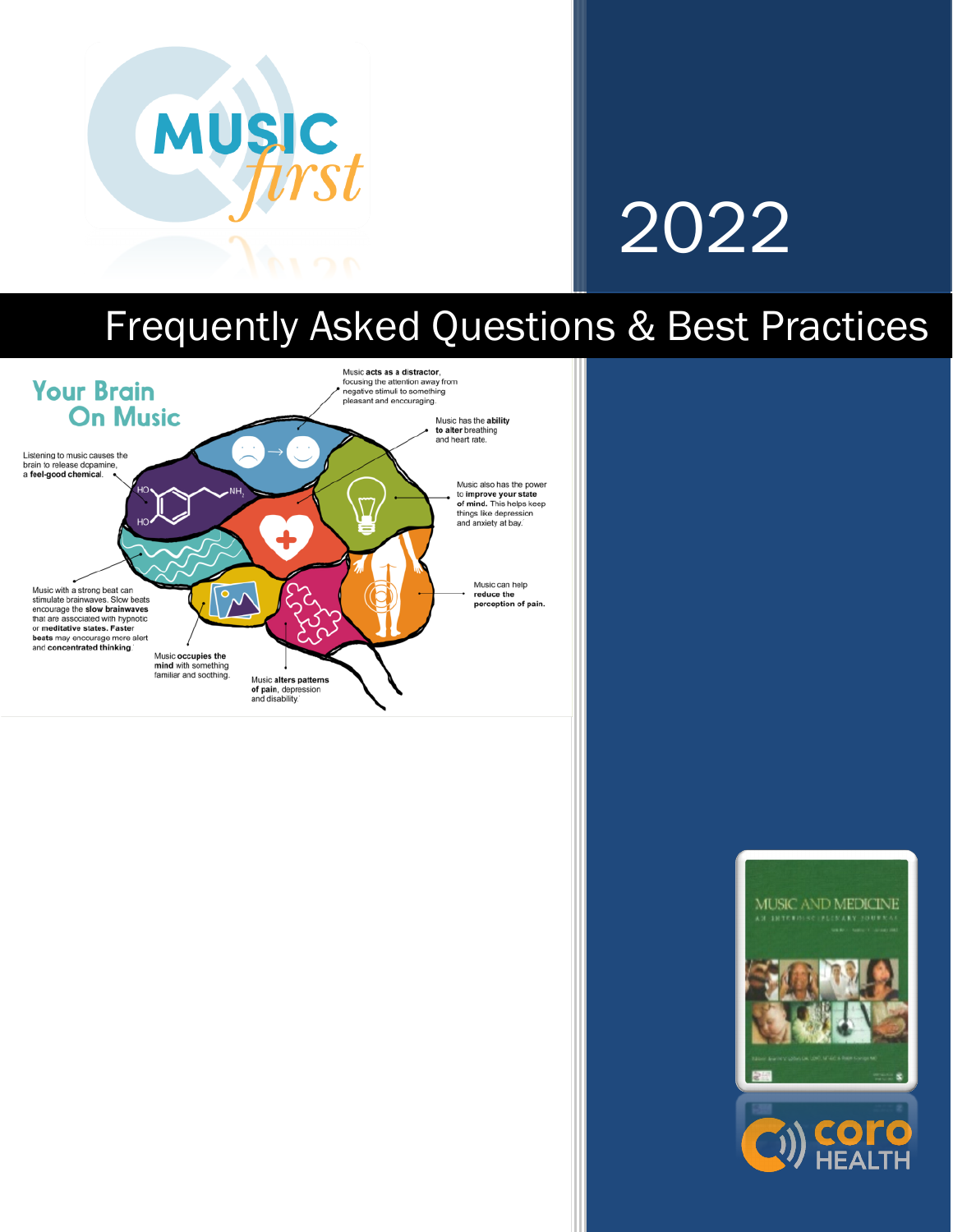

#### Why is it called MusicFirst?

MusicFirst is a philosophy of utilizing "music first" before (or in lieu of) more traditional forms of intervention. We believe that caregivers should have access to more holistic interventions that are clinically proven, easily administered and immediately measurable. MusicFirst has grown into the largest therapeutic music streaming service in the healthcare industry. The clinically proven therapeutic music programs are delivered to over 1M people a day in over 5,000 locations.

"MusicFirst brings joy to our residents and staff. We are seeing positive changes that demonstrate we made the right decision"

Phyllis Cobb - Director or Nursing



- 1. Clinically Proven
- 2. Research Driven
- **3.** Patented Process
- **4.** 5,000+ Locations
- **5.** Original Artists
- 6. Simple & Easy

#### What is MusicFirst

MusicFirst is a curated library of over 2500 therapeutic music programs (20,000 songs) built exclusively to support individuals and caregivers within a wide range of healthcare settings.

#### What is a therapeutic music program?

Each program consists of a series of 8-15 songs placed in a very specific order by our patented Music Prescription™ Builder (MPB). Individual songs, and the order in which they are played, is based on a clinically proven process developed by our team of music therapists, music designers and neuroscientists.

#### Is there research that support the use of MusicFirst?

The clinical benefits of MusicFirst have been documents in both clinical trials and clinical studies. Clinical trial results published in the Journal of Music & Medicine noted that with consistent use, MusicFirst provided a 27%-54% reduction in agitation, depression, anxiety, and aggression. In

addition, a clinical study conducted by Carton Senior Living across 63 communities resulted in a 24% reduction in psychotropic drugs use, a 65% reduction in anxiolytic drug use while increasing participation in activities by 66%. There are also over

15,000 published research papers on the clinical benefits of individualized therapeutic music programs for individuals with a wide range of physical, social, and emotional challenges.

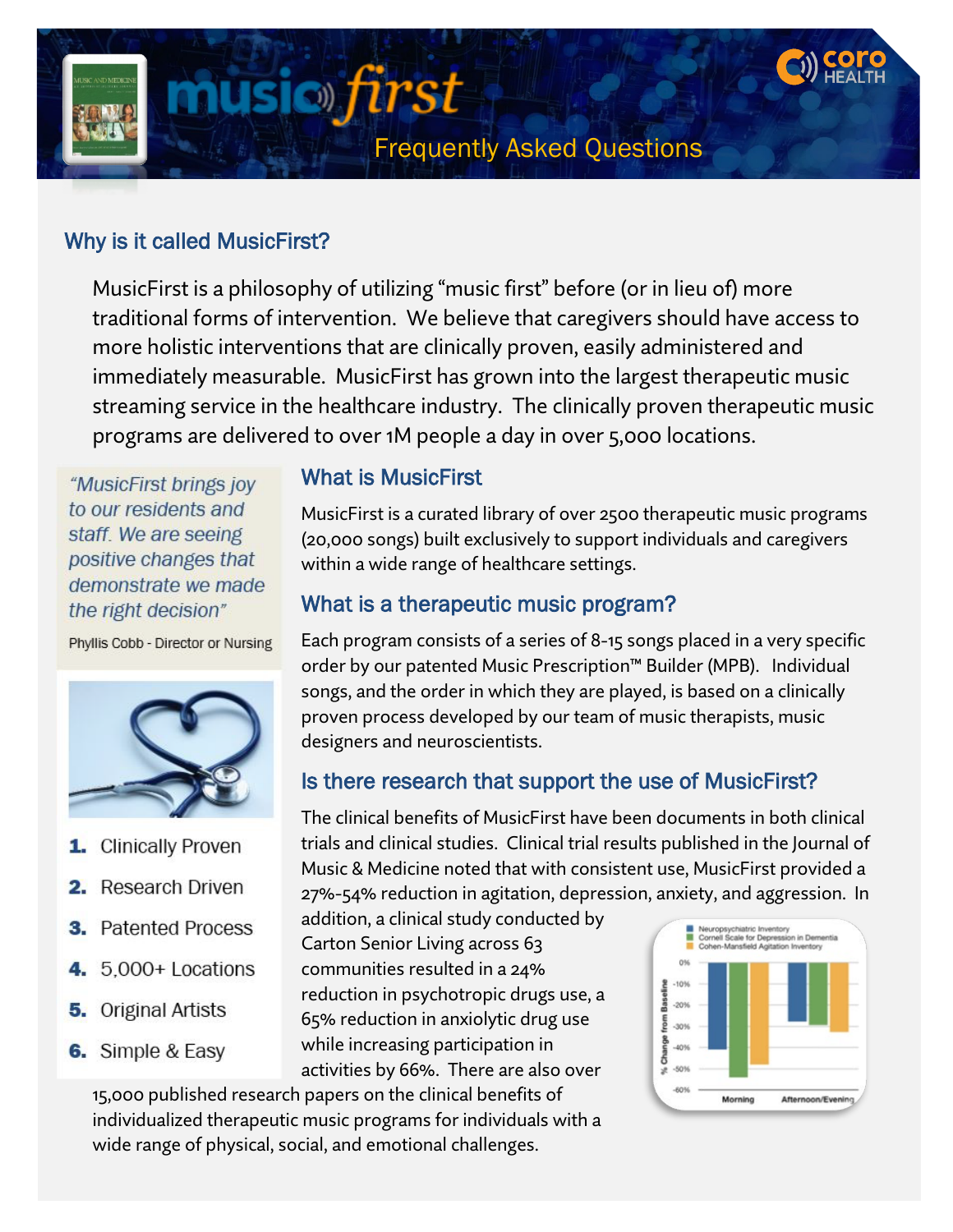### **music** first

#### Is MusicFirst considered Music Therapy?



Music Therapy is a clinical & evidence-based use of music interventions to accomplish individualized goals by a credentialed professional with and an accredited license in music therapy. A music therapist generally plays an instrument while administering therapy sessions either one-onone or within a group setting. Although MusicFirst incorporates many of the evidence-based fundamentals utilized by music therapists, by the clinical definition it is not music therapy and does not require a music therapist to operate.

#### How is MusicFirst Therapeutic?

Our supportive music library consists of therapeutic music programs with four desired outcomes; wake, energy, relax and sleep. A user simply chooses their preferred outcome > genre > style and our patented Music Prescription™ Builder does the rest. Example: Outcome (Relax) > Genre (Country) > Style (70's Country)

#### How and when do I use MusicFirst?

MusicFirst Certified Communities not only embrace the philosophy, but also provide an abundance of evidence-based use cases and best practices for the positive utilization of MusicFirst. For example, the nursing staff utilize supportive programs directly with individuals to support their ADLs or are played on demand during a challenging moment or time of day. At the same time, the care staff recognize the benefits of scheduled programs designed to support group settings such as dining and common areas as well as aid with transitions. For activities, MusicFirst provides fun and engaging programs across a wide range of individual and group enrichment activities. Administrators embrace MusicFirst for all the reasons listed above as well as being able to convey to families all the benefits, comfort, consistency, financial savings, and overall tone that the programming sets within a community.

#### What is the difference between MusicFirst and other streaming services?

MusicFirst is clinically and specifically designed and created to support healthcare. The foundation of MusicFirst is from a clinical focus and was designed by a team of music therapists and music designers under the direction of a neuroscientist. Other streaming providers use algorithms to support popular songs, advertising agencies and new artists who often pay to be played. Streaming music services are primarily for entertainment.

#### What types of programs are available from MusicFirst?

In addition to our supportive library, MusicFirst also provides thousands of fun and engaging programs. Examples include over 500 activity programs, music trivia, dining, soundscapes, sing-along and much more. We have over 20,000 songs that are original artist recordings!

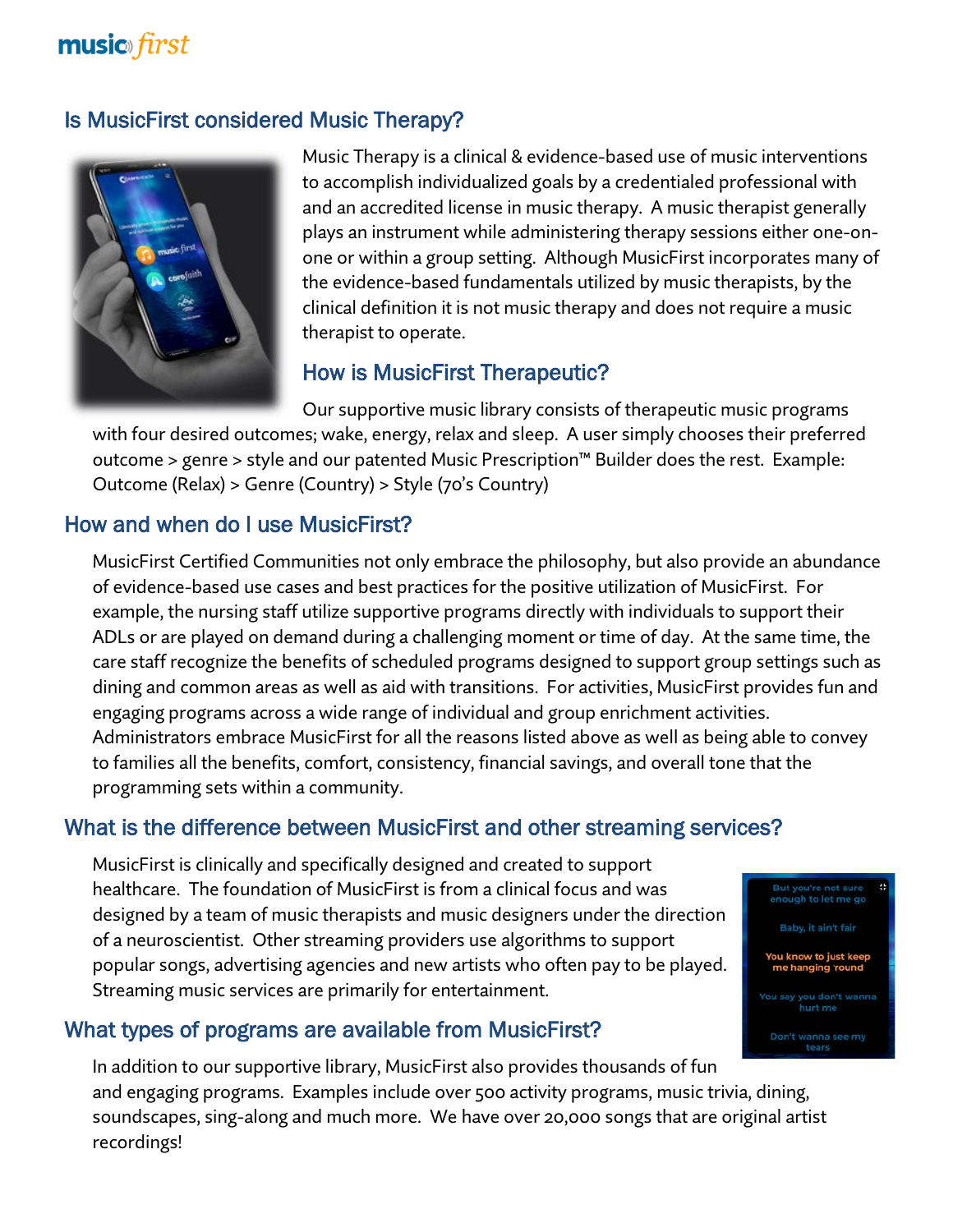## **music** first

#### What is the difference in a MusicFirst therapeutic music program and a traditional playlist?

MusicFirst programs consist of a sequence of songs played in a specific order based on a range of song dynamics such as tempo, layer of progression, tonality, key, texture, lyrics, and other features. A commercial playlist is created from an algorithm that may pull from a single feature, such as genre, along with a songs popularity to manufacture of list of songs for a playlist.

#### Are there certain types of conditions or challenges that MusicFirst works best in?

The fundamentals of the Music Prescription™ Builder have demonstrated a positive outcome of individuals across a wide range of age, condition, and demographics. MusicFirst is widely used daily by millions of individuals in Independent, Assisted, Skilled, Memory and Acute care settings. There are over 15,000 published research studies on the science and benefits of individualized therapeutic music programs for individuals with a wide range of physical, social, and emotional challenges.

#### Can MusicFirst replace a Music Therapist?

MusicFirst was not built to replace the one-on-one engagement that is provided by a music therapist, but with only 6,000 therapists in this country those opportunities are limited. MusicFirst can work as a trusted support tool for music therapists and many of the features within our Music Prescription™ Builder are rooted in the fundamentals prescribed by the music therapy industry. MusicFirst was not designed to be administered by a licensed music therapist. MusicFirst is a simple, intuitive tool that can be used by any individual resident or staff member.



*"Popular music is created for maximum emotional engagement and is produced for certain functional applications—focus, noise masking, sleep, anxiety reduction, entertainment, memory recall, fantasy — modern radio stations and streaming services play songs and promote playlist based on popularity, with no focus on how the order of songs can optimize emotional arousal or create a potential negative trigger. This dichotomy makes achieving meaningful, functional, repeatable positive outcomes nearly impossible. True therapeutic music programs must be catered to the individual and require a delicate balance of art and science" – Dr. Petr Janata, Coro Health*